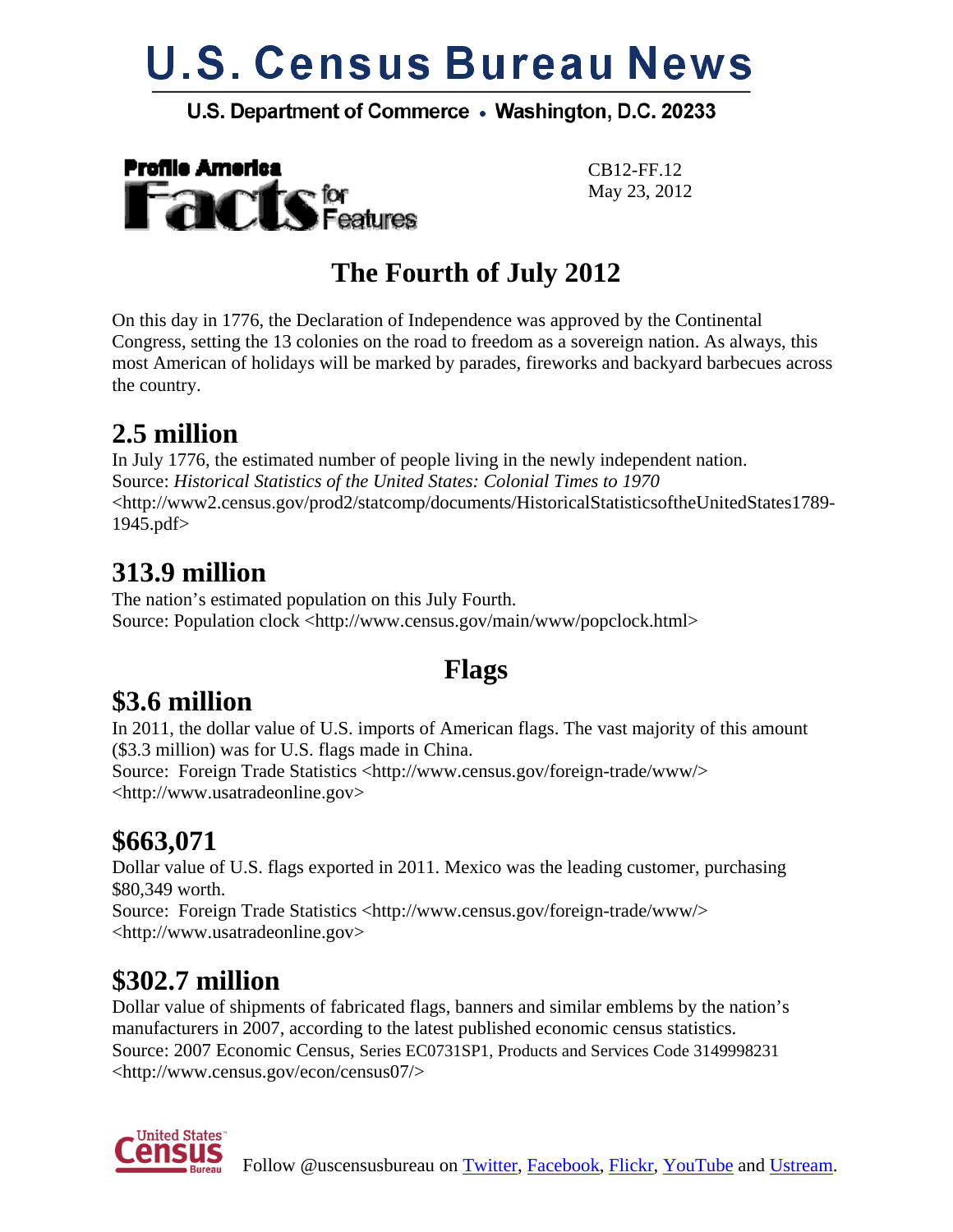## **Fireworks**

## **\$232.3 million**

The value of fireworks imported from China in 2011, representing the bulk of all U.S. fireworks imported (\$223.4 million). U.S. exports of fireworks, by comparison, came to just \$15.8 million in 2011, with Australia purchasing more than any other country (\$4.5 million). Source: Foreign Trade Statistics <http://www.census.gov/foreign-trade/www> <http://www.usatradeonline.gov>

#### **\$231.8 million**

The value of U.S. manufacturers' shipments of fireworks and pyrotechnics (including flares, igniters, etc.) in 2007.

Source: 2007 Economic Census, Series EC0731SP1, Products and Services Code 325998J108 <http://www.census.gov/econ/census07/>

## **Patriotic-Sounding Place Names**

Thirty-one places have "liberty" in their names. The most populous one as of April 1, 2010, was Liberty, Mo. (29,149). Iowa, with four, has more of these places than any other state: Libertyville, New Liberty, North Liberty and West Liberty.

Thirty-five places have "eagle" in their names. The most populous one is Eagle Pass, Texas, with a population of 26,248.

Eleven places have "independence" in their names. The most populous one is Independence, Mo., with a population of 116,830.

Nine places have "freedom" in their names. The most populous one is New Freedom, Pa., with a population of 4,464.

One place has "patriot" in its name. Patriot, Ind., has a population of 209.

Five places have "America" in their names. The most populous is American Fork, Utah, with a population of 26,263.

Source: American FactFinder <www.census.gov>

## **Early Presidential Last Names**

#### **138**

Ranking of the frequency of the surname of our first president, George Washington, among all last names tabulated in the 2000 Census. Other early presidential names that appear on the list, along with their ranking, were Adams (39), Jefferson (594), Madison (1,209) and Monroe (567). Source: Census 2000 Genealogy <http://www.census.gov/genealogy/www/freqnames2k.html>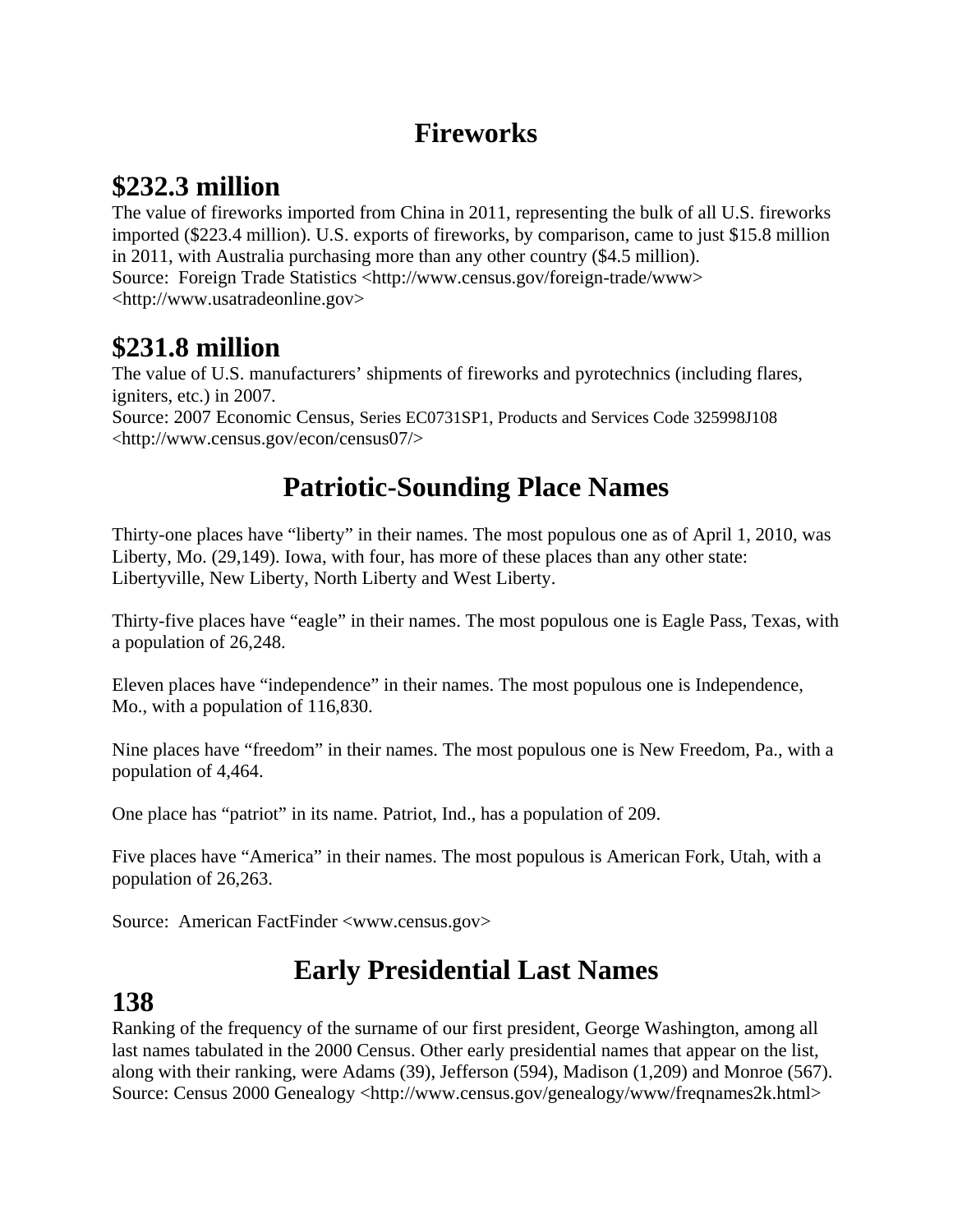## **The British are Coming!**

## **\$107.1 billion**

Dollar value of trade last year between the United States and the United Kingdom, making the British, our adversary in 1776, our sixth-leading trading partner today. Source: Foreign Trade Statistics <http://www.census.gov/foreigntrade/statistics/highlights/top/top1112yr.html#total>

## **Fourth of July Cookouts**

#### **Almost 1 in 3**

The chance that the hot dogs and pork sausages consumed on the Fourth of July originated in Iowa. The Hawkeye State was home to 19.7 million hogs and pigs on March 1, 2012. This estimate represents almost one-third of the nation's estimated total. North Carolina (8.6 million) and Minnesota (7.6 million) were also homes to large numbers of pigs. Source: USDA National Agricultural Statistics Service,

<http://usda01.library.cornell.edu/usda/current/HogsPigs/HogsPigs-03-30-2012.pdf>

## **7.2 billion pounds**

Total production of cattle and calves in Texas in 2011. Chances are good that the beef hot dogs, steaks and burgers on your backyard grill came from the Lone Star State, which accounted for about one-sixth of the nation's total production. And if the beef did not come from Texas, it very well may have come from Nebraska (4.6 billion pounds) or Kansas (4.0 billion pounds). Source: USDA National Agricultural Statistics Service

<http://usda.mannlib.cornell.edu/usda/current/MeatAnimPr/MeatAnimPr-04-26-2012.pdf>

#### **6**

Number of states in which the value of broiler chicken production was estimated at \$1 billion or greater between December 2010 and November 2011. There is a good chance that one of these states — Georgia, Arkansas, North Carolina, Alabama, Mississippi or Texas — is the source of your barbecued chicken.

Source: USDA National Agricultural Statistics Service

<http://usda.mannlib.cornell.edu/usda/current/PoulProdVa/PoulProdVa-04-26-2012.pdf>

#### **Please Pass the Potato**

Potato salad and potato chips are popular food items at Fourth of July barbecues. Approximately half of the nation's spuds were produced in Idaho or Washington state in 2011. Source: USDA National Agricultural Statistics Service <http://usda01.library.cornell.edu/usda/current/CropProdSu/CropProdSu-01-12-2012.pdf>